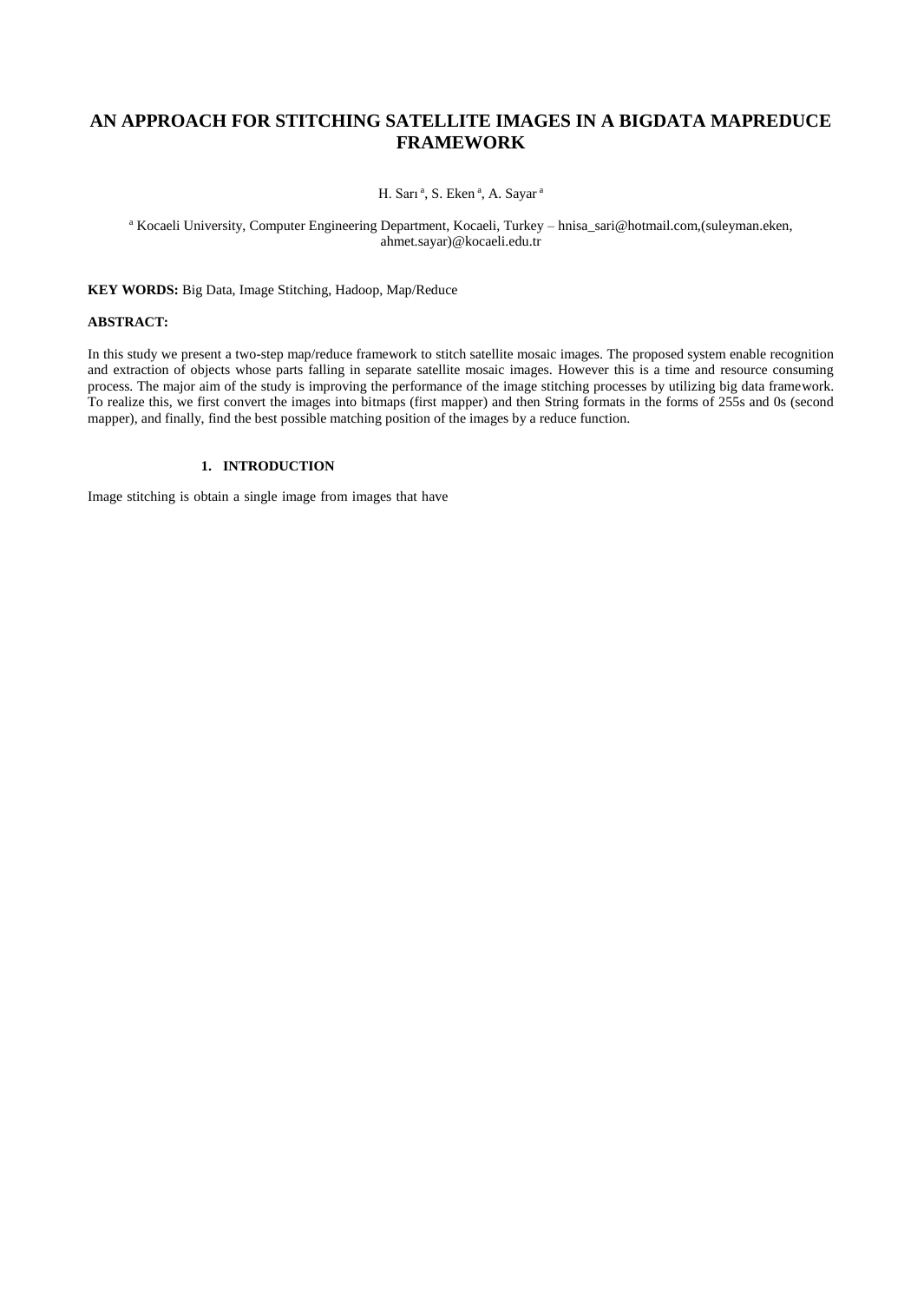studies, it has been decided to use Hadoop map/reduce framework for image stitching process. Apache Hadoop is a library of software developed with the Java programming language that allows large datasets to be processed by clusters of computers. Hadoop is a data processing environment on a distributed, clustered file system specially designed for very large-scale data processing ("IBM, Paul Zikopoulos, Chris Eaton, Paul Zikopoulos-Understanding Big Data Analytics for Enterprise Class Hadoop and Streaming Data-McGraw-Hill Osborne Media,",2011) .Map/reduce is a distributed programming model that consists of map and reduce steps, developed to process large sets of data on a large cluster. Users define a map function that consists of key/value pairs and a reduce function that combines all the values associated with the same key (Sanjay Ghemawat, 2004). In this study, algorithms and results are presented for creating a single new image with reference to the point where the biggest overlap index is on two pictures using Hadoop map/reduce distributed computation paradigm.

### **2. ARCHITECTURE**

In this study, images are combined with the reference of the coordinate most commonly intersected with each other. The algorithm developed works on single node. The algorithm was developed in accordance with map/reduce framework using java programming language. The application architecture consists of two mapper functions running in parallel. The output of the 1.mapper function is used as an input in the 2.mapper function.While 1.map function consists of creating new space for images, 2.mapper function consists of calculating common intersections between images and two image combining processes with reference to the most common intersection coordinates calculated.

# **2.1 Conversion Image to Bitmap and String Format**

Images are converted into bitmaps which represented as matrices consists of "0" and "255" elements. This image to bitmap conversion is performed by using threshold value "128" on each pixel of grayscale image. Pixel values of image are defined '0' or '255'. Black pixels are assigned '0', white pixels are assigned '255'. A bitmap matrices consisting of 0 and 255 elements is shown in Figure1.

| 255 255 255 255 255 |  |  | 255 255 255 255 255 |  |  |
|---------------------|--|--|---------------------|--|--|
| 255 0 255 255 255   |  |  | 255 255 255 255 255 |  |  |
| 255 255 0 0 0       |  |  | 255 255 255 255 255 |  |  |
| 255 255 255 255 255 |  |  | 2.55 0 0 0 2.55     |  |  |
| 255 255 255 255 255 |  |  | 255 255 255 255 0   |  |  |

#### a) Pixel Values of Image1 b) Pixel Values of Image2 Figure 1. Pixel Values of Images

In this study, bitmaps are represented as a string in order to apply input format in map function as a text. String format of image is defined as each image column seperated by a comma ',' character and each image row seperated by a semicolon ';' character. If image1 (Figure1.a) is represented as a string "255,255,255,255,255;255,0,255,255,255;255,255,0,0,0;255,25 5,255,255,255;255,255,255,255,255;" value is obtained.

# **2.2 Creating New Space for Images**

Images are defined in the new space so that all possible matching cases between the two images can be calculated. It is the first map function to apply images to define a new space.

Input: Image1 (String Format) <tab> Image2 (String Format) Output: Image1 (String Format) <tab> Image2 in new Space (String Format)

| 255 |  |  | 255 255 255 255 255 255 255 255 255 |  |            |
|-----|--|--|-------------------------------------|--|------------|
| 255 |  |  | 255 255 255 255 255 255 255 255 255 |  |            |
|     |  |  |                                     |  |            |
| 255 |  |  | 255 255 255 255 255 255 255 255 255 |  |            |
|     |  |  |                                     |  |            |
|     |  |  |                                     |  |            |
| 255 |  |  | 255 255 255 255 255 255 255 255 255 |  |            |
| 255 |  |  | 255 255 255 255 255 0 0             |  | $0 \t 255$ |
|     |  |  |                                     |  |            |
|     |  |  |                                     |  |            |

Figure 2. Image2 in New Space

For each image pair, the width and height of image1 are added to the left and top of image2 as much as the white pixel. When 5x5 size images (Figure 1.a and b) are converted to the new space, the width of image1 (5 pixels) are added to the left side of image2 and height of image1 (5 pixels) are added to the top of image2. A new image with a size of 10x10 has been obtained. The new image is shown in Figure 2.

### **2.3 Calculation of the Maximum Number of Black Pixel Overlaps Between Images**

With the block size created by referencing the size of the first matrix, the first matrix is traversed over the second matrix and the overlapping black pixels are counted. The elements of image1 are considered as a floating frame on image2(in new space). Black pixels in common indices are counted where oneto-one matching between the first image and the second image. The state of the floating window is shown in Figure 3. In Figure 3, the elements of the first image matrix are matched with 5x5 matrices each marked with a different color in the second image matrix. This operation is performed for all 5x5 matrices defined on the image2 and common black pixels are counted for each pairing state. The intersection coordinate, which is the highest intersection numbers obtained, is saved and used in the merging process of the next step The mathematical expression of the calculation the largest number of matches between pictures is shown by equation (1).

Max number of intersections = 
$$
\sum_{row=0}^{n+a-1} \sum_{col=0}^{m+b-1} select Max
$$

$$
(\sum_{i=0}^{n} \sum_{i=0}^{m} 1 [image1_{ij} = image2_{i+row,j+col} = 0])
$$
 (1)

The operations is performed on the 2.map function defined in the algorithm. The input of the map function is defined as the output of the 1.map function.

Input : Image1 (String Format) <tab> Image2 in new Space (String Format)

Output : New Image Defined in String Format With The Combination of Image1 and Image2

|      |                     |              | 255 255 255 255 255 |     |               |                         |         |                         |              |                             |       |
|------|---------------------|--------------|---------------------|-----|---------------|-------------------------|---------|-------------------------|--------------|-----------------------------|-------|
| 2550 |                     | 255 255 255  |                     |     | $255$ 255 255 |                         |         |                         |              | 255 255 255 255 255 255 255 |       |
|      | $255$ 255 0         | $\mathbf{0}$ | 0                   | 255 |               | 255 255                 |         | 255 255 255 255 255 255 |              |                             | - 255 |
|      | 255 255 255 255 255 |              |                     | 255 | 255 255       |                         |         | 255 255 255 255         |              | 255 255                     | -255  |
|      | 255 255 255 255 255 |              |                     | 255 |               | 255 255                 | 255 255 | $ 255 $ 255             |              | 255 255                     | 255   |
|      |                     |              |                     | 255 |               | 255 255                 |         |                         |              | 255 255 255 255 255 255 255 |       |
|      |                     |              |                     | 255 |               |                         |         |                         |              |                             |       |
|      |                     |              |                     |     |               |                         |         |                         |              |                             |       |
|      |                     |              |                     | 255 |               | $255$ 255 255 255 255 0 |         |                         | $\mathbf{0}$ | $\theta$                    | 255   |
|      |                     |              |                     |     |               |                         |         |                         |              |                             |       |

Figure 3. Floating Frames Between 2 Images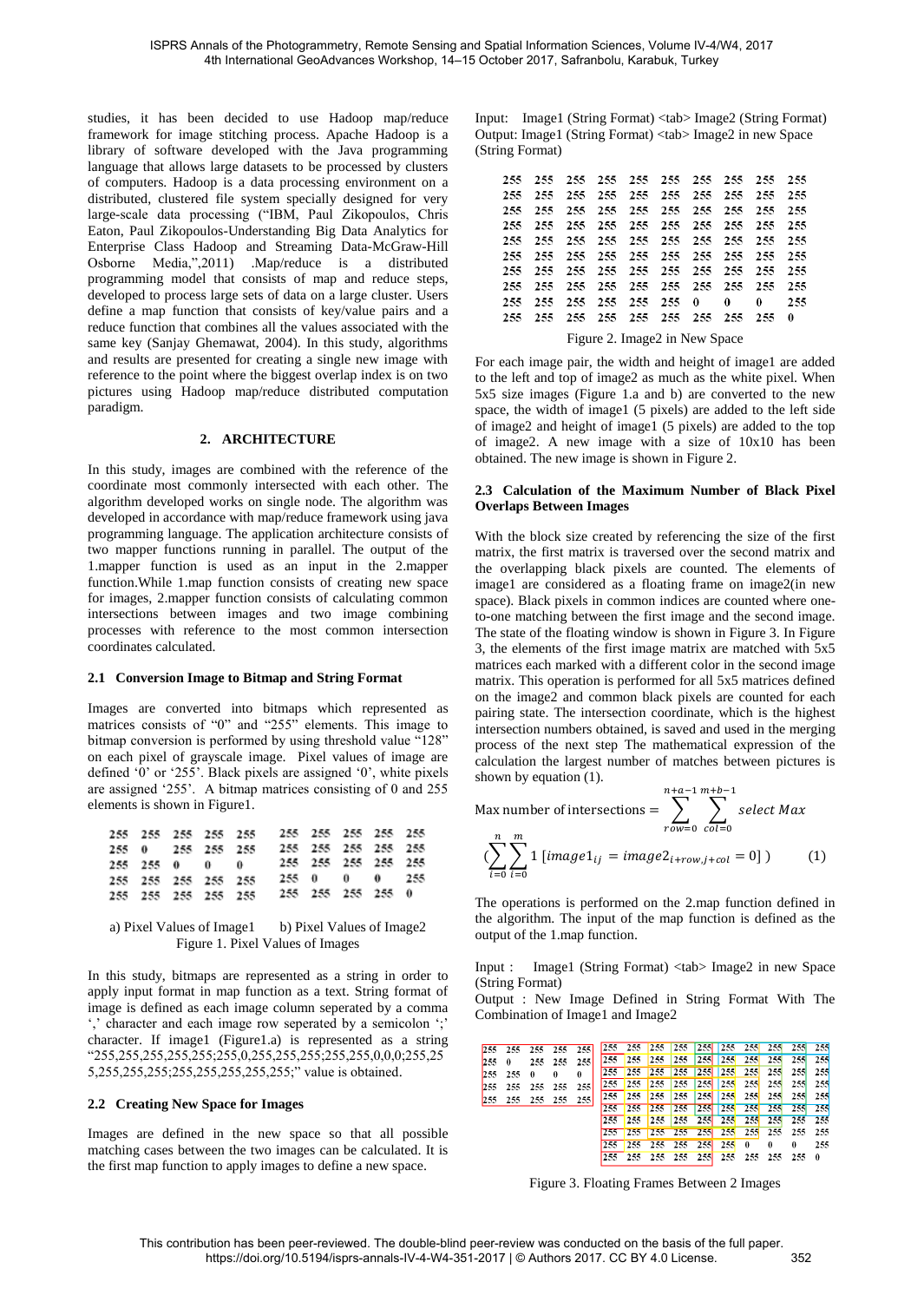# **2.4 Combining Images**

The images are combined with reference to the largest intersection coordinate calculated between the two images. The largest intersection coordinate obtained for the first picture and the second picture merging operation is calculated as the point  $(4,6)$  on the second picture. With reference to point  $(4,6)$ , the elements of image1 with a matrix size of 5x5 units are marked by the green border area shown in Figure 4.a. After considering all matching cases, the largest intersection coordinate obtained for the merging. It is calculated as the point (4,6) on the second picture. It is seen that when the matrix elements (framed by the green frame shown on image1 and image2) are overlap each other, three black pixel values are matched.The matrix elements of image1 are placed on image 2 with reference to point (4,6) on image2.

If size of image1 is assumed (nxm) and size of image2 is assumed (axb), size of merged image is defined in (n+a)x(m+b). Merging algorithm for image1 in (nxm) dimension and image2 in (axb) dimension is shown in Algorithm1.

| 255 | 255 | 255 | 255 | 255        | 255 | 255        | 255      | 255      | 255 |
|-----|-----|-----|-----|------------|-----|------------|----------|----------|-----|
| 255 | 255 | 255 | 255 | 255        | 255 | <b>255</b> | 255      | 255      | 255 |
| 255 | 255 | 255 | 255 | 255        | 255 | 255        | 255      | 255      | 255 |
| 255 | 255 | 255 | 255 | 255        | 255 | <b>255</b> | 255      | 255      | 255 |
| 255 | 255 | 255 | 255 | 255        | 255 | 255        | 255      | 255      | 255 |
| 255 | 255 | 255 | 255 | 255        | 255 | 255        | 255      | 255      | 255 |
| 255 | 255 | 255 | 255 | <b>255</b> | 255 | 255        | 255      | 255      | 255 |
| 255 | 255 | 255 | 255 | 255        | 255 | 255        | 255      | 255      | 255 |
| 255 | 255 | 255 | 255 | 255        | 255 | $\bf{0}$   | $\bf{0}$ | $\bf{0}$ | 255 |
| 255 | 255 | 255 | 255 | <b>255</b> | 255 | 255        | 255      | 255      | 0   |
|     |     |     |     |            |     |            |          |          |     |

(a) Displaying the largest intersection index

| 255 | 255         |       |                     |                                                                                | 255 255 255 255 255 255 255 |              |              | 255      |
|-----|-------------|-------|---------------------|--------------------------------------------------------------------------------|-----------------------------|--------------|--------------|----------|
| 255 | 255         |       | 255 255 255 255 255 |                                                                                |                             | 255          | 255          | 255      |
| 255 | 255         |       | 255 255 255 255 255 |                                                                                |                             | 255          | 255          | 255      |
| 255 | 1255        | $255$ | 255                 | $ 255 $ $ 255 $ $ 255 $                                                        |                             | 255          | 255          | 255      |
| 255 | 255         | 255   | 255                 | $ 255 $ $ 255 $ $ 255 $                                                        |                             | 255          | 255          | 255      |
| 255 | 255         | 255   |                     | 255 255 255 255                                                                |                             |              | 255 255      | 255      |
| 255 | 255         | 255   | 255                 |                                                                                |                             | 255          | 255          | 255      |
|     | $255$ $255$ |       | $255$ 255           | $\begin{array}{ c c c c c c c c c } \hline 255 & 0 & 255 \ \hline \end{array}$ |                             |              | 255 255      | 255      |
| 255 | 255         | 255   | 255                 | $\begin{array}{ c c c c c c } \hline 255 & 255 & 0 \\ \hline \end{array}$      |                             | $\mathbf{0}$ | $\mathbf{0}$ | 255      |
|     | $255$ 255   |       | 255 255             | $ 255 $ 255                                                                    |                             | 255 255 255  |              | $\bf{0}$ |
|     |             |       |                     |                                                                                |                             |              |              |          |

(b) New matrix obtained by merging two images. Figure 4. Combining Images

**Algorithm1:** A mapper function that computes the largest intersection between two images and performs two-image

| merging |                                                               |
|---------|---------------------------------------------------------------|
| 1       | class MergeImages                                             |
| 2       | <b>method</b> Map(String Images)                              |
| 3       | <b>for</b> row = 0 to $(n + a - 1)$                           |
| 4       | for $col = 0$ to $(m + b - 1)$                                |
| 5       | countMatchings $\leftarrow 0$                                 |
| 6       | for $i = 0$ to n - 1                                          |
| 7       | for $j = 0$ to m - 1                                          |
| 8       | <b>if</b> image1 <sub>i,j</sub> = image2 $_{row+i,col+i}$ = 0 |
| 9       | countMatchings $\leftarrow$ countMatchings + 1                |
| 10      |                                                               |
| 11      | Select max match count and coordinate $(x,y)$                 |
| 12      |                                                               |
| 13      | for $i = 0$ to n                                              |
| 14      | for $j = 0$ to m                                              |
| 15      | $image2_{i+x, i+y} \leftarrow image1_{i,i}$                   |
| 16      | emit(image2)                                                  |

# **2.5 Application**

The developed application retrieves the file path of the images as input values from the user. After performing the reading process on the files, it converts the pictures into string format and saves them to the file. The input of the map function is the text file in which the images are saved in the string format. The map function, which performs the creating new space map function on the images and the other map function which performs the merging operation are executed one after the other. The new image is written on the file system. The program function that will convert the image of the string format to the ".png" format is executed and the combined state of the images is taken as the application output. Figure 5 shows the image inputs that taken in the application. By combining two simple images, the merge process is successful and the program output that combines the pictures is shown in Figure 6.



Figure 5. Simple images used as input data in the application



Figure 6. New image obtained by simple two-image merging.

When the merging algorithm is applied on the gray images shown in Figure 7.(a) and (b), the merging of the images has been performed (Figure 7.c).

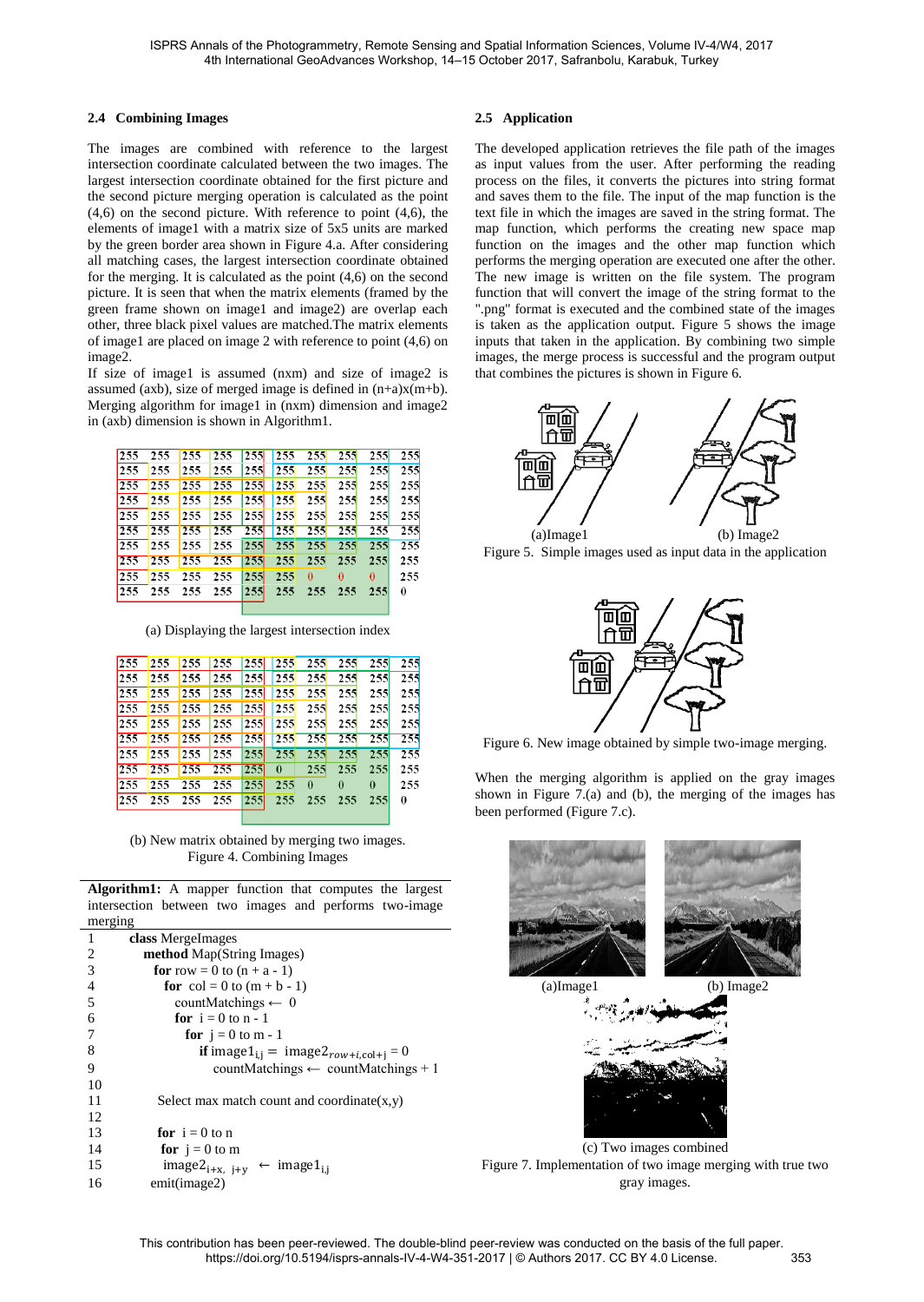The  $n<sup>4</sup>$  complexity of the developed algorithm and its operation on a single node has not made it possible to use the performance of the algorithm in large images over time. When the time performance graph of the map functions in the application shown in Figure 8. a and b is examined, a dramatically increase in the process duration is observed with the increase of the matrix size. Although the tests made enable the processability of large images, the desired performance can not be achieved in terms of the performance of the developed application over time. The next step of the algorithm is to make it usable on large images by providing processability on a Hadoop cluster.



(a) Matrix size - process time (sec) graph for creating new space mapper



(b) Matrix size - process time (sec) graph for merging images mapper

Figure 8. Application performance graph for different matrix sizes.

#### **3. CONCLUSION**

In the study, an algorithm was developed to process images in accordance with Hadoop map/reduce framework. It is intended to test the performance of the map function which will work by giving an image as input to the map function expressed in text format. It is aimed to create a scalable system for large size images by reading images through the Hadoop file system and using the map/reduce programming approach. It has been tried to solve the merging process with n 4 complexity with reference to the point where the two images contain the most similarity with each other.

One of the improvement points of the developed algorithm is to use an algorithm that will determine the threshold value with the black-and-white pixel balance of the images as they are converted to the black-and-white pixel.The conversion of images to black and white according to the threshold value of "128" appears to be a challenge to find matches and a reduction in the accuracy of finding matches on the actual images with a high white density or black density..

The algorithm developed is based on the counting of black pixels. It is a success when the black color intensity of the pictures is low. But when the white density of the image is too high, it is difficult to catch the intersections. The next step is to add a preprocessing step that subtracts the overall color intensity of the images and the intersection will be able to positively affect the performance of the calculated application with reference to this step.

Pre-processing step of detecting the edges on the images can be effective in obtaining rapid and accurate results on the calculation of matching situations between images and the

detection of the point where the images are combined. These preprocessing steps can be included in the next step.

### **ACKNOWLEDGEMENTS**

This work has been supported by the TUBITAK under grant 215E189.

# **REFERENCES**

Bonny, M.Z., Uddin, M.S., 2016. Feature-based image stitching algorithms. IEEE, pp. 198–203. doi:10.1109/IWCI.2016.7860365.

Chia-Yen Chen, 1998. Image Stitching Comparisons and New Techniques.

Eken, S., Sayar, A., 2016. A MapReduce based Big-data Framework for Object Extraction from Mosaic Satellite Images, In IoTBD 2016 International Conference on Internet of Things and Big Data (Doctoral Consortium), pp. 14-18.

Eken, S., Sayar, A., 2016. Uydu görüntülerinin yüksek performansta işlenmesi üzerine bir inceme: vektör tabanli mozaik örme durum çalişmasi, 6. Uzaktan Algılama ve CBS Sempozyumu (Turkish).

Golpayegani, N., Halem, M., 2009. Cloud Computing for Satellite Data Processing on High End Compute Clusters. IEEE, pp. 88–92. doi:10.1109/CLOUD.2009.71.

IBM, Paul Zikopoulos, Chris Eaton, Paul Zikopoulos-Understanding Big Data Analytics for Enterprise Class Hadoop and Streaming Data-McGraw-Hill Osborne Media ,2011.

Image stitching - Wikipedia [WWW Document], URL https://en.wikipedia.org/wiki/Image\_stitching (accessed 8.1.17).

Lv, Z., Hu, Y., Zhong, H., Wu, J., Li, B., Zhao, H., 2010. Parallel K-Means Clustering of Remote Sensing Images Based on MapReduce, in: Wang, F.L., Gong, Z., Luo, X., Lei, J. (Eds.), Web Information Systems and Mining. Springer Berlin Heidelberg, Berlin, Heidelberg, pp. 162–170. doi:10.1007/978- 3-642-16515-3\_21.

Pravenaa, S., Menaka, R., 2016. A Methodical Review on Image Stitching and Video Stitching Techniques. Int. J. Appl. Eng. Res. 11, 3442–3448.

Rajak, R., Raveendran, D., Bh, M.C., Medasani, S.S., 2015. High Resolution Satellite Image Processing Using Hadoop Framework. IEEE, pp. 16–21. doi:10.1109/CCEM.2015.16.

Sanjay Ghemawat, J.D., 2004. MapReduce:Simplified Data Processing on Large Clusters. Presented at the Proceedings of the 6th conference on Symposium on Opearting Systems Design and Implementation - Volume 6.

Sayar, A., Eken, S., Mert, U., 2013. Registering landsat-8 mosaic images: A case study on the Marmara Sea, in: Electronics, Computer and Computation (ICECCO), 2013 International Conference on. IEEE, pp. 375–377.

Shaikh, T.S., Patankar, A.B., 2015. Multiple Feature Extraction Techniques in Image Stitching. Int. J. Comput. Appl. 123. Sozykin, A., Epanchintsev, T., 2015. MIPr - a framework for distributed image processing using Hadoop, in: 2015 9th